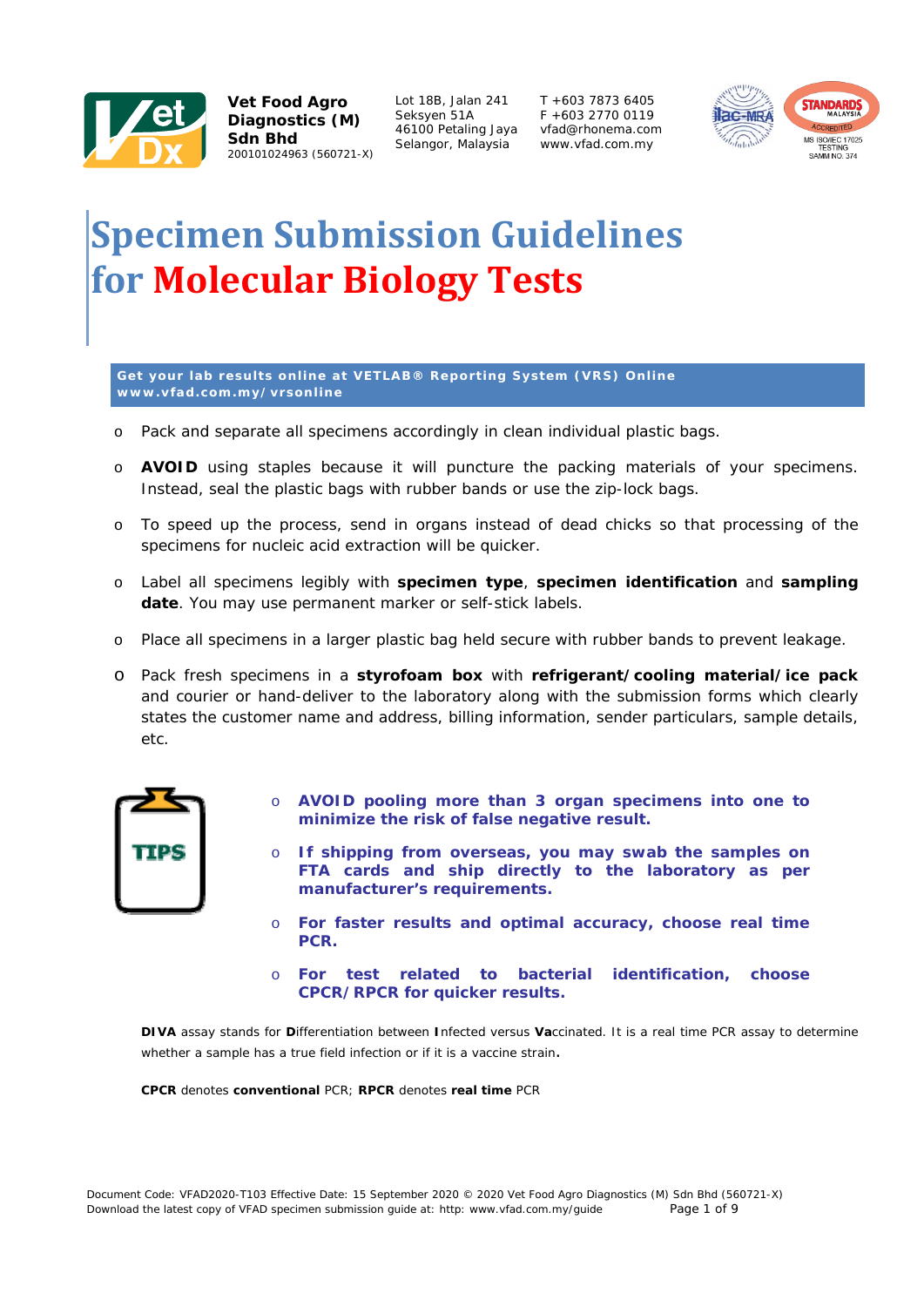

Lot 18B, Jalan 241 Seksyen 51A 46100 Petaling Jaya Selangor, Malaysia

T +603 7873 6405  $F + 603$  2770 0119 vfad@rhonema.com www.vfad.com.my



## **Sending in sample via FTA Card**

- 1. Label the FTA card with the appropriate sample identification.
- 2. Use about 100-200mg of tissue sample for the homogenate.
- 3. Add PBS to tissue sample using an estimated ratio of 5 parts PBS to 1 part tissue. Grind with a pestle until it is apparent that some tissue is homogenized. The homogenate does not have to be smmoth in consistency.
- 4. Using a pipette, apply the tissue homogenate to each circle on FTA card. Allow the sample to dry for one hour at room temperature. DO NOT heat to shorten the drying period.
- 5. Samples applied to FTA cards are ready for room temperature storage.
- 6. Place the FTA card into envelop and post as document to:

Vet Food Agro Diagnostics (M) Sdn. Bhd. Lot 18B, Jalan 241, Seksyen 51A 46100 Petaling Jaya, Selangor, Malaysia Attn: Ms. Koon Shi Ying / Ms. Kwong Sze Yien Tel: +603 78736405 Fax: +603 27700119

Email: vfad.mb@rhonema.com / vfad@rhonema.com.my

## **Precautions:**

Handling: Always wear gloves to avoid contamination of FTA Cards. Follow universal precautions when handling biological specimens. **DO NOT** touch circle on FTA card.

Storage: Store unused cards in original packaging in a cool, dry, clean environment. After applying samples, allow them to dry, then store at room temperature in a dry environment.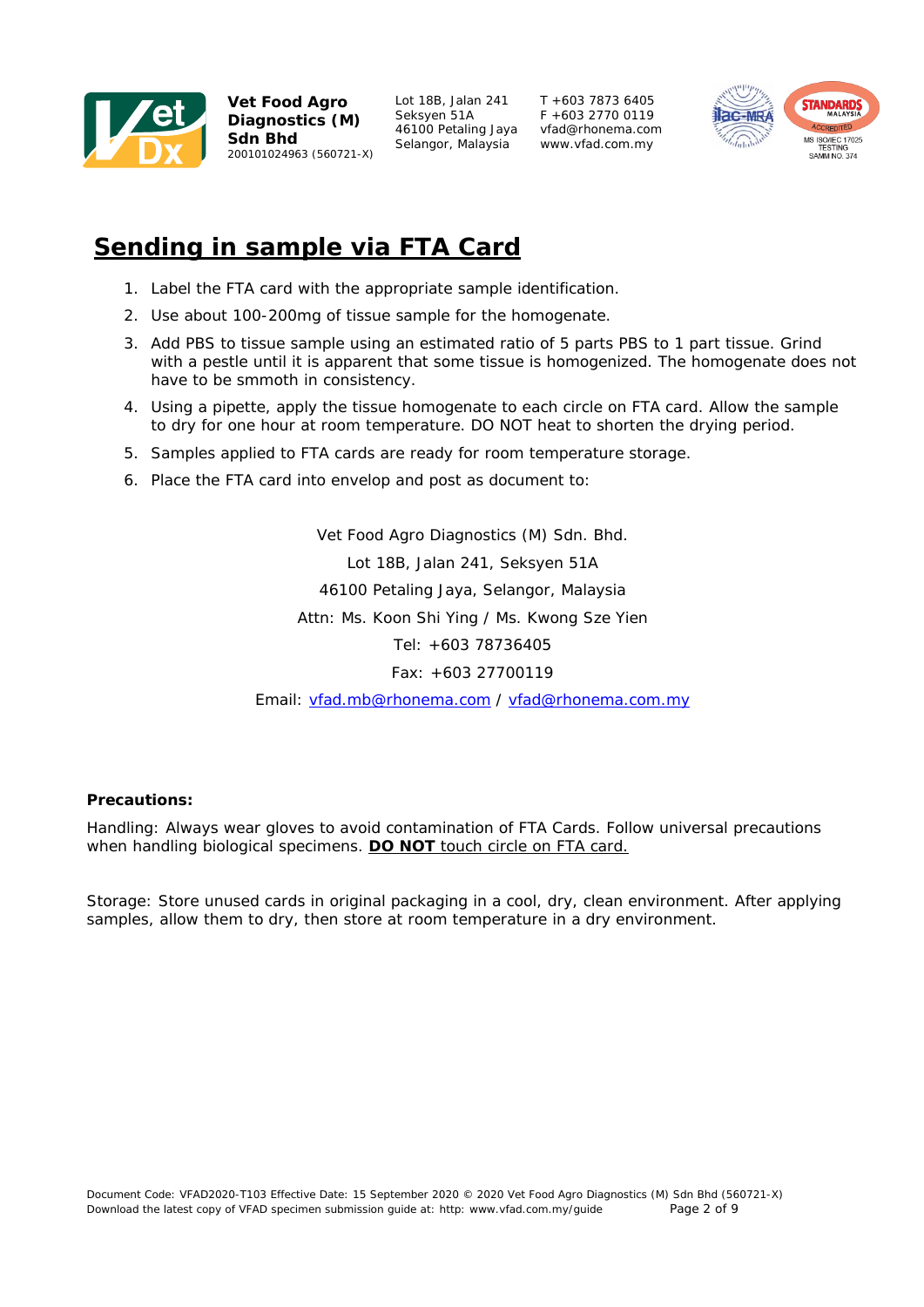

Lot 18B, Jalan 241 Seksyen 51A 46100 Petaling Jaya Selangor, Malaysia

T +603 7873 6405 F +603 2770 0119 vfad@rhonema.com www.vfad.com.my



| <b>TEST CODE</b>                            | <b>TEST NAME</b>                                                                                                                | <b>SPECIMEN TYPE</b>                                                                                                                                                                                                      |
|---------------------------------------------|---------------------------------------------------------------------------------------------------------------------------------|---------------------------------------------------------------------------------------------------------------------------------------------------------------------------------------------------------------------------|
|                                             | <b>AVIAN</b>                                                                                                                    |                                                                                                                                                                                                                           |
| 31CPCR-M131*<br>31CPCR-M067<br>31RPCR-M117* | Adenovirus Group I (IBH)<br>Adenovirus Group III (Egg Drop Syndrome)<br>Adenovirus Group III (Egg Drop Syndrome)                | Nasal swab<br>$\circ$<br>Kidney<br>$\circ$<br>Gizzard<br>$\circ$<br>Faeces<br>$\circ$<br>Tracheal swab<br>$\circ$                                                                                                         |
| 31CPCR-M104*                                | Avian Encephalomyelitis (AE)                                                                                                    | Gizzard<br>$\circ$<br>Proventriculus<br>$\circ$<br>Pancreas<br>$\circ$<br><b>Brain</b><br>$\circ$                                                                                                                         |
| 31CPCR-M108*<br>31CPCR-M105                 | Avian Leukosis Virus Subtype A-E (ALV A-E)<br>Avian Leukosis Virus Subtype J (ALVJ)                                             | Lungs<br>$\circ$<br><b>Brain</b><br>$\circ$<br>Kidney<br>$\circ$<br><b>Blood</b><br>$\circ$<br>Proventriculus<br>$\circ$<br>Liver<br>$\circ$<br>Spleen<br>$\circ$<br>Sciatic nerves<br>$\circ$<br><b>Bursa</b><br>$\circ$ |
| 31CPCR-M002<br>31RPCR-M056*<br>31RPCR-M077  | Avian metapneumovirus (APV)/ Swollen Head<br>Syndrome(SHS)<br>Avian metapneumovirus (APV)<br>DIVA assay - Avian metapneumovirus | Tracheal swab<br>$\circ$<br>Turbinate swab<br>$\circ$<br>Lungs<br>$\circ$                                                                                                                                                 |
| 31CPCR-M118                                 | Avibacterium paragallinarum                                                                                                     | Head<br>$\circ$<br>Trachea<br>$\circ$<br>Air sacs<br>$\circ$<br>Nasal swab<br>$\circ$<br>Tracheal swab<br>$\circ$                                                                                                         |
| 31CPCR-M003<br>31RPCR-M096*                 | Chicken Anaemia Virus (CAV)<br>DIVA assay - Chicken Anaemia Virus (CAV)                                                         | Bone marrow<br>$\circ$<br>Spleen<br>$\circ$                                                                                                                                                                               |
| 31CPCR-M136*                                | Chicken Astrovirus (CAstV)                                                                                                      | Intestine<br>$\circ$<br>Lungs<br>$\circ$<br>Pancreas<br>$\circ$                                                                                                                                                           |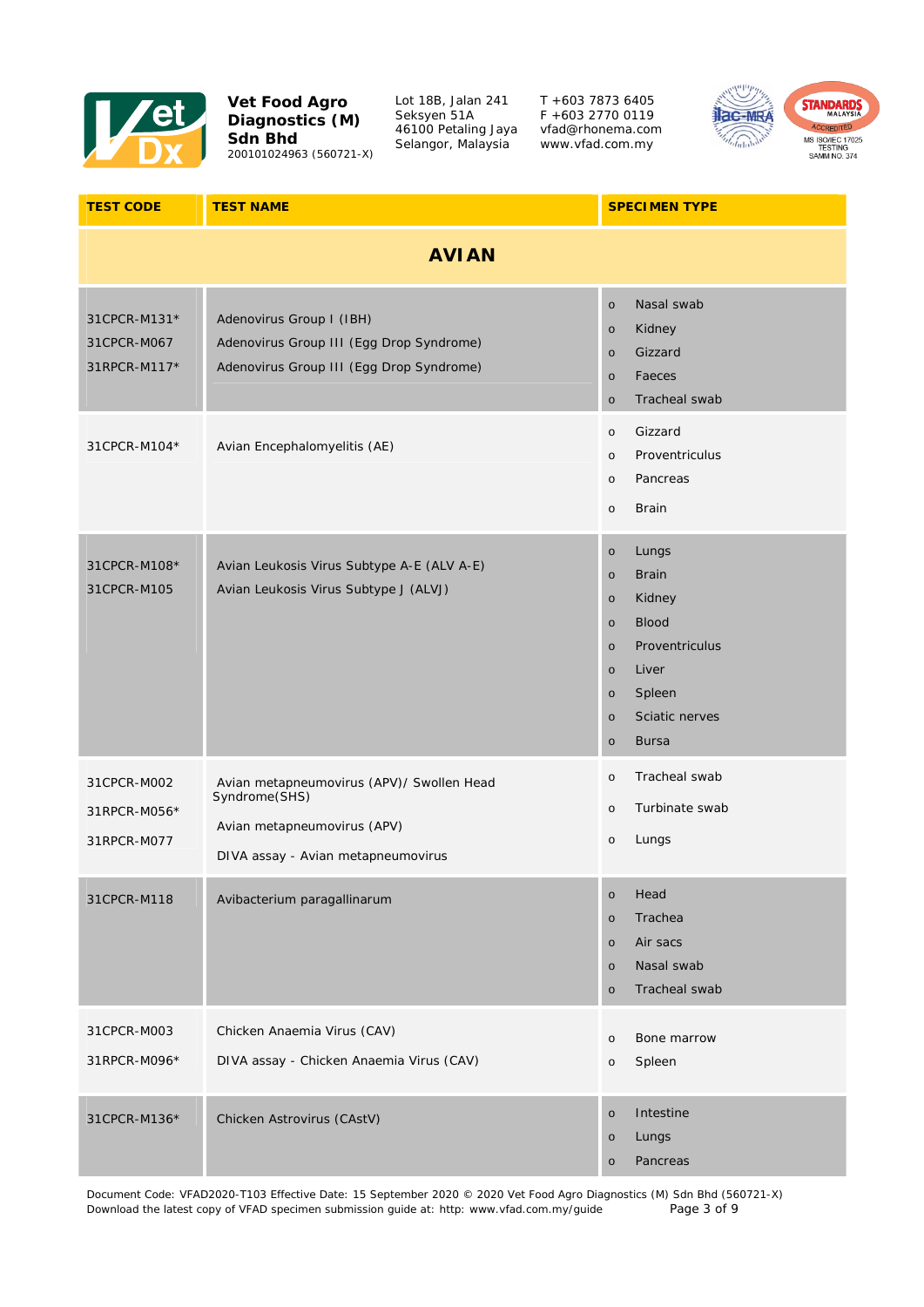

Lot 18B, Jalan 241 Seksyen 51A 46100 Petaling Jaya Selangor, Malaysia

T +603 7873 6405 F +603 2770 0119 vfad@rhonema.com www.vfad.com.my



| <b>TEST CODE</b>                                                                                         | <b>TEST NAME</b>                                                                                                                                                                                                                                                                                                                               | <b>SPECIMEN TYPE</b>                                                                                                                                                              |
|----------------------------------------------------------------------------------------------------------|------------------------------------------------------------------------------------------------------------------------------------------------------------------------------------------------------------------------------------------------------------------------------------------------------------------------------------------------|-----------------------------------------------------------------------------------------------------------------------------------------------------------------------------------|
|                                                                                                          |                                                                                                                                                                                                                                                                                                                                                | Spleen<br>$\circ$                                                                                                                                                                 |
| 31CPCR-M109*                                                                                             | Fowlpox Virus (FPV)                                                                                                                                                                                                                                                                                                                            | Kidney<br>$\circ$<br>Skin<br>$\circ$<br>Trachea swabs<br>$\circ$<br>Liver<br>$\circ$<br>Kidney<br>$\circ$<br>Spleen<br>$\circ$<br>Lungs<br>$\circ$<br>Pharyngeal swabs<br>$\circ$ |
| 31CPCR-M005<br>31RPCR-M055*<br>31RPCR-M083<br>31RPCR-M084<br>31RPCR-M094*<br>31RPCR-M095*<br>31CPCR-M112 | Infectious Bronchitis Virus (IBV-793/B /Mass)<br>Infectious Bronchitis Virus Screening<br>Infectious Bronchitis Virus - 793/B<br>Infectious Bronchitis Virus - Massachusetts<br>DIVA assay - Infectious Bronchitis Virus - 793/B<br>DIVA assay - Infectious Bronchitis Virus - Massachusetts<br>Infectious Bronchitis Virus - QX Strain (IBQX) | Tracheal mucosa swab<br>$\circ$<br>Lungs<br>$\circ$<br>Faeces<br>$\circ$<br>Kidneys<br>$\circ$<br>Caecal tonsils<br>$\circ$<br>Turbinate swab<br>$\circ$                          |
| 31CPCR-M006<br>31RPCR-M054*<br>31RPCR-M076<br>31RPCR-M092*                                               | Infectious Bursal Disease Virus (IBD)<br>Infectious Bursal Disease Virus (IBD)<br>DIVA assay - Infectious Bursal Disease Virus (IBD)<br>Infectious Bursal Disease Virus (IBD Variant)                                                                                                                                                          | Kidney<br>$\circ$<br><b>Bursal</b><br>$\circ$                                                                                                                                     |
| 31CPCR-M017                                                                                              | Infectious Laryngotracheitis (ILT)/Herpesvirus                                                                                                                                                                                                                                                                                                 | Trachea/tracheal swab<br>$\circ$<br>Oropharyngeal swab<br>$\circ$<br>Conjunctival swab<br>$\circ$                                                                                 |
| 31RPCR-M032*<br>31RPCR-M033*<br>31RPCR-M034*<br>31RPCR-M093*<br>31RPCR-M121*<br>31CPCR-M135*             | Marek's Disease Virus Serotype 1 (MD1)<br>Marek's Disease Virus Serotype 2 (MD2)<br>Marek's Disease Virus Serotype 3 (MD3)<br>DIVA - Marek's Disease Virus Serotype 1 (MD1)<br>Marek's Disease Virus Serotype 1 (MD1)<br><b>Quantitative PCR</b><br>Marek's Disease Virus Serotype 3 (HVT)                                                     | Spleen<br>$\circ$<br>Proventriculus<br>$\circ$<br>Feathers swab<br>$\circ$<br>Kidney<br>$\circ$                                                                                   |
| 31CPCR-M001<br>31RPCR-M085<br>31RPCR-M086                                                                | Mycoplasma gallisepticum (MG)/ Mycoplasma synoviae (MS)<br>Mycoplasma gallisepticum (MG)<br>Mycoplasma synoviae (MS)                                                                                                                                                                                                                           | Trachea/tracheal swab<br>$\circ$<br>Lungs<br>$\circ$<br>Synovial fluid<br>$\circ$<br>Hock joint swab<br>$\circ$                                                                   |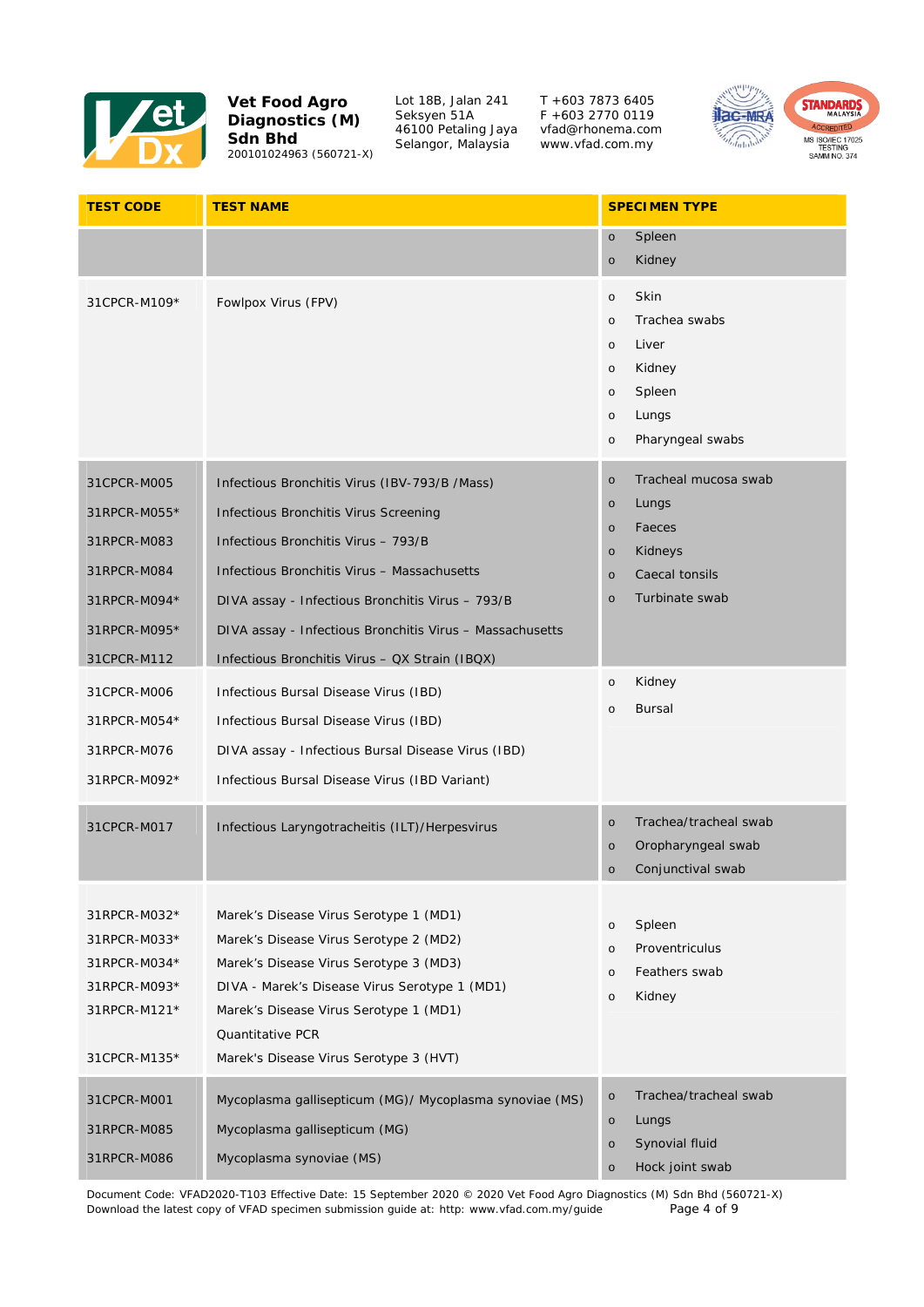

Lot 18B, Jalan 241 Seksyen 51A 46100 Petaling Jaya Selangor, Malaysia

T +603 7873 6405 F +603 2770 0119 vfad@rhonema.com www.vfad.com.my



| <b>TEST CODE</b>                           | <b>TEST NAME</b>                                                                           | <b>SPECIMEN TYPE</b>                                                                                                                                                                                                                                                                                              |
|--------------------------------------------|--------------------------------------------------------------------------------------------|-------------------------------------------------------------------------------------------------------------------------------------------------------------------------------------------------------------------------------------------------------------------------------------------------------------------|
| 31CPCR-M004<br>31RPCR-M053*<br>31RPCR-M075 | Newcastle Disease (NDV)<br>Newcastle Disease (NDV)<br>DIVA assay - Newcastle Disease (NDV) | Trachea/trachea swab<br>$\circ$<br>Lungs<br>$\circ$<br>Kidneys<br>$\circ$<br>Intestine (including contents)<br>$\circ$<br>Spleen<br>$\circ$<br><b>Brain</b><br>$\circ$<br>Liver<br>$\circ$<br><b>Heart tissues</b><br>$\circ$<br>Cloacal swab<br>$\circ$<br>Faecal samples<br>$\circ$<br>Oronasal swab<br>$\circ$ |
| 31CPCR-M133*                               | Ornithobacterium rhinotracheale (ORT)                                                      | Trachea<br>$\circ$<br>Lung<br>$\circ$<br>Air sac<br>$\circ$                                                                                                                                                                                                                                                       |
| 31RPCR-M060                                | Pasteurella multocida                                                                      | Lung<br>$\circ$<br>Trachea mucosa swab<br>$\circ$<br>Turbinate swab<br>$\circ$                                                                                                                                                                                                                                    |
| 31CPCR-M007<br>31RPCR-M052*<br>31RPCR-M074 | Reovirus<br>Reovirus<br>DIVA Assay - Reovirus                                              | Hock joints swab<br>$\circ$<br>Tendon<br>$\circ$<br>Trachea swabs<br>$\circ$<br>Spleen<br>$\circ$                                                                                                                                                                                                                 |
|                                            | <b>CANINE</b>                                                                              |                                                                                                                                                                                                                                                                                                                   |
| 31CPCR-M106                                | Babesia gibsoni                                                                            | Whole blood from dogs<br>$\circ$                                                                                                                                                                                                                                                                                  |
| 31CPCR-M100*                               | Canine Parvovirus/Feline Parvovirus                                                        | Faecal sample<br>$\circ$                                                                                                                                                                                                                                                                                          |
| 31CPCR-M102*                               | Leptospira spp.                                                                            | <b>Blood</b><br>$\circ$<br>Urine<br>$\circ$<br>Liver<br>$\circ$<br>Lung<br>$\circ$<br><b>Brain</b><br>$\circ$<br>Kidney<br>$\circ$                                                                                                                                                                                |
|                                            | <b>FELINE</b>                                                                              |                                                                                                                                                                                                                                                                                                                   |
| 31CPCR-M101*                               | Feline Leukemia Virus (FeLV)                                                               | Whole blood from cats<br>$\circ$                                                                                                                                                                                                                                                                                  |
| 31CPCR-M103                                | Feline Immunodeficiency Virus (FIV)                                                        | Whole blood from cats<br>$\circ$                                                                                                                                                                                                                                                                                  |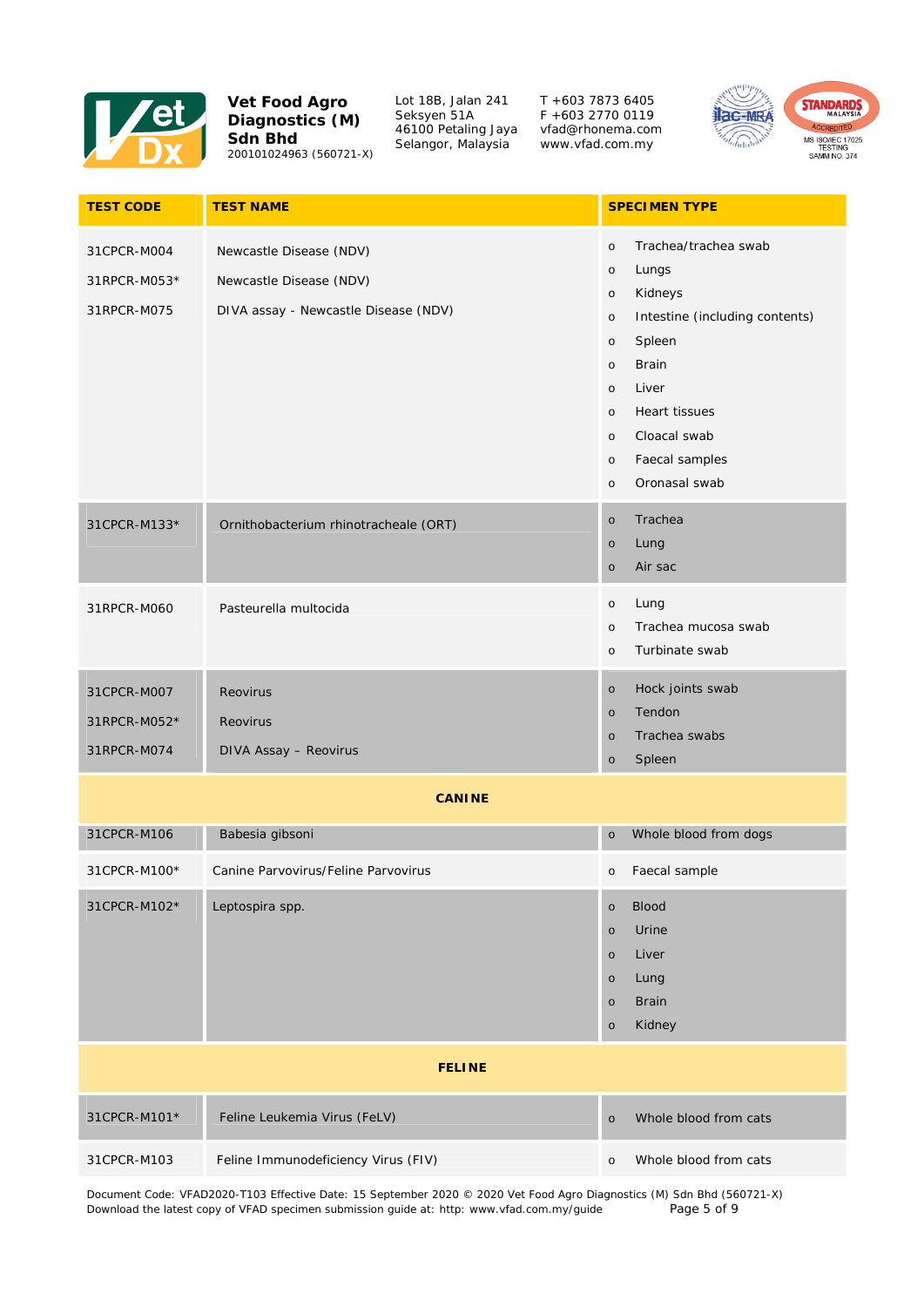

Lot 18B, Jalan 241 Seksyen 51A 46100 Petaling Jaya Selangor, Malaysia

T +603 7873 6405 F +603 2770 0119 vfad@rhonema.com www.vfad.com.my



| <b>TEST CODE</b>                           | <b>TEST NAME</b>                                                                                                                                                                             | <b>SPECIMEN TYPE</b>                                                                                                     |
|--------------------------------------------|----------------------------------------------------------------------------------------------------------------------------------------------------------------------------------------------|--------------------------------------------------------------------------------------------------------------------------|
|                                            | <b>PORCINE</b>                                                                                                                                                                               |                                                                                                                          |
| 31CPCR-M111*                               | Classical Swine Fever Virus (CSFV)                                                                                                                                                           | Tonsils<br>$\circ$<br>Lymph nodes<br>$\circ$<br>Spleen<br>$\circ$<br>Kidney<br>$\circ$<br>Whole blood in EDTA<br>$\circ$ |
| 31RPCR-M030<br>31RPCR-M073<br>31RPCR-M120* | Porcine Circovirus type 2<br>DIVA assay-PCV type-2<br>Porcine Circovirus type 2 - for serum                                                                                                  | Lymph nodes<br>$\circ$<br>Kidney<br>$\circ$<br>Lungs<br>$\circ$                                                          |
| 31CPCR-M115                                | Porcine Parvovirus                                                                                                                                                                           | Spleen<br>$\circ$<br>Lymph nodes<br>$\circ$<br>Lungs<br>$\circ$<br>Kidney<br>$\circ$<br>Serum<br>$\circ$                 |
| 31CPCR-M016<br>31RPCR-M087<br>31RPCR-M088  | Porcine Reproductive and Respiratory Syndrome Virus<br>(EU/US)<br>Porcine Reproductive and Respiratory Syndrome Virus<br>(EU)<br>Porcine Reproductive and Respiratory Syndrome Virus<br>(US) | Lymph nodes<br>$\circ$<br>Serum<br>$\circ$                                                                               |
|                                            | <b>FOOD</b>                                                                                                                                                                                  |                                                                                                                          |
| 31CPCR-M137*                               | Detection of Avian Derivatives                                                                                                                                                               | Raw Meat<br>$\circ$<br>Processed Meat<br>$\circ$<br>Vegan Processed Food<br>$\circ$                                      |
| 31CPCR-M138*                               | Detection of Horse Derivatives                                                                                                                                                               | Raw Meat<br>$\circ$<br>Processed Meat<br>$\circ$<br>Vegan Processed Food<br>$\circ$                                      |
| 31CPCR-M139*                               | Detection of Beef Derivatives                                                                                                                                                                | <b>Raw Meat</b><br>$\circ$<br><b>Processed Meat</b><br>$\circ$                                                           |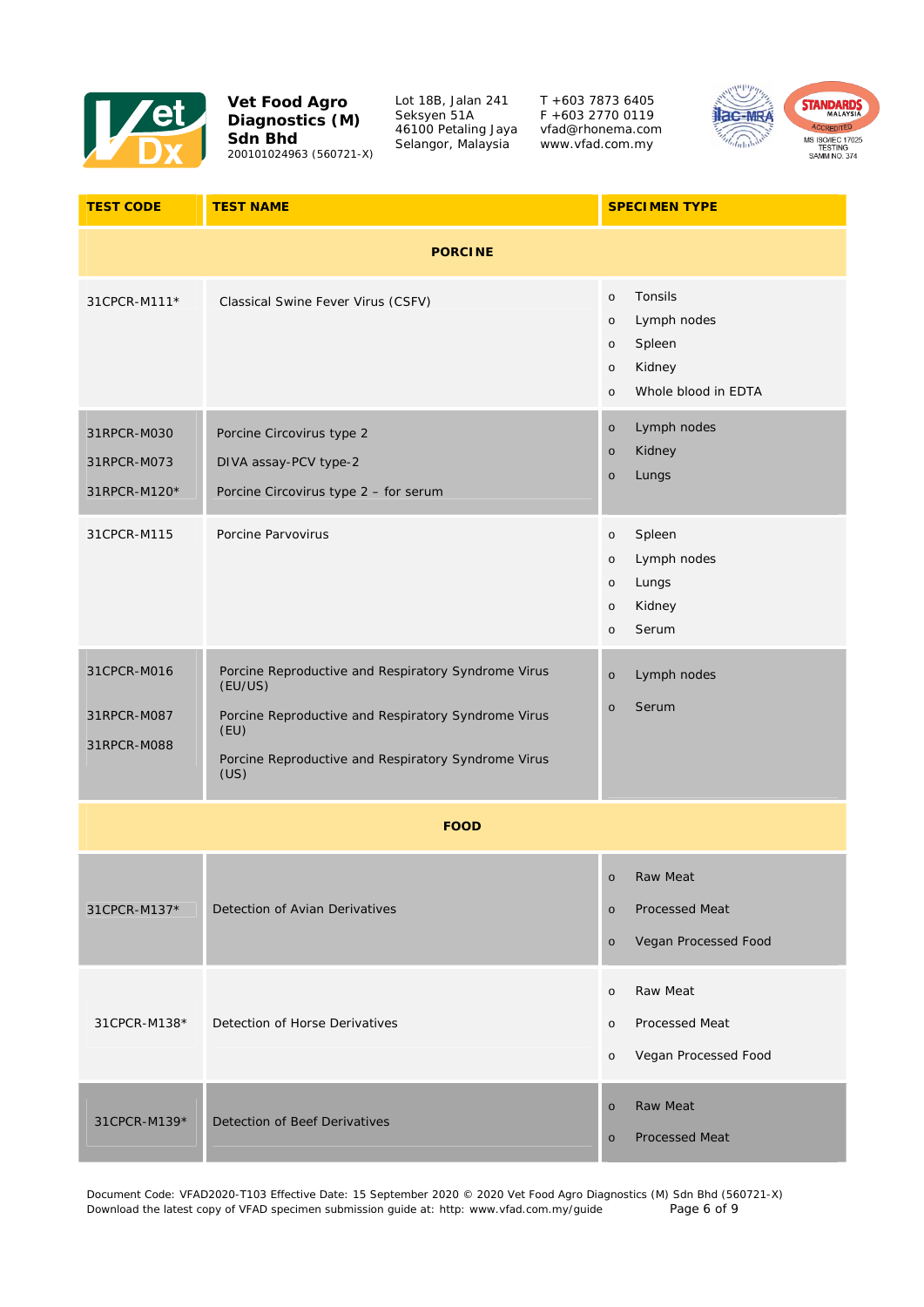

Lot 18B, Jalan 241 Seksyen 51A 46100 Petaling Jaya Selangor, Malaysia

T +603 7873 6405 F +603 2770 0119 vfad@rhonema.com www.vfad.com.my



| <b>TEST CODE</b>                                                                            | <b>TEST NAME</b>                                                                                                                       | <b>SPECIMEN TYPE</b>                                                                                                                                                                  |
|---------------------------------------------------------------------------------------------|----------------------------------------------------------------------------------------------------------------------------------------|---------------------------------------------------------------------------------------------------------------------------------------------------------------------------------------|
|                                                                                             |                                                                                                                                        | Vegan Processed Food<br>$\circ$                                                                                                                                                       |
| 31CPCR-M140*                                                                                | Detection of Buffalo Derivatives                                                                                                       | Raw Meat<br>$\circ$<br><b>Processed Meat</b><br>$\circ$<br>Vegan Processed Food<br>$\circ$                                                                                            |
|                                                                                             | <b>FOODBORNE PATHOGENS</b>                                                                                                             |                                                                                                                                                                                       |
| 31RPCR-M040*<br>31RPCR-M041*                                                                | Aspergillus niger<br>Aspergillus oryzae                                                                                                | Raw rice<br>$\circ$<br>Feed samples<br>$\circ$                                                                                                                                        |
| 31RPCR-M049*                                                                                | <b>Bacillus cereus</b>                                                                                                                 | Raw meat<br>$\circ$<br>Food material<br>$\circ$                                                                                                                                       |
| 31CPCR-M009*<br>31RPCR-M028*<br>31RPCR-M029*                                                | Campylobacter spp.<br>Campylobacter jejuni<br>Campylobacter coli                                                                       | Frozen meat<br>$\circ$<br>Dairy products seafood<br>$\circ$<br>Chicken meat<br>$\circ$<br>GIT<br>$\circ$<br>Faeces<br>$\circ$<br>Rectal swab<br>$\circ$<br>Caecal contents<br>$\circ$ |
| 31RPCR-M048                                                                                 | Citrobacter freundii                                                                                                                   | Cloacal swab<br>$\circ$<br>Food material<br>$\circ$                                                                                                                                   |
| 31RPCR-M059                                                                                 | Cronobacter sakazakii                                                                                                                  | Infant milk formula<br>$\circ$                                                                                                                                                        |
| 31RPCR-M046*                                                                                | Fusarium solani                                                                                                                        | Feed/ Food Material<br>$\circ$                                                                                                                                                        |
| 31RPCR-M043                                                                                 | Klebsiella oxytoca                                                                                                                     | Infant milk formula<br>$\circ$                                                                                                                                                        |
| 31CPCR-M010<br>31RPCR-M022*<br>31RPCR-M023*<br>31RPCR-M024*<br>31RPCR-M025*<br>31RPCR-M026* | Listeria monocytogenes<br>Listeria monocytogenes<br>Listeria ivanovii<br>Listeria innocua<br>Listeria welshimeri<br>Listeria seelegeri | Processed food<br>$\circ$<br>Frozen meat<br>$\circ$<br>Dairy product<br>$\circ$<br>Chicken meat<br>$\circ$<br>Seafood<br>$\circ$                                                      |
| 31RPCR-M027*                                                                                | Listeria grayi                                                                                                                         |                                                                                                                                                                                       |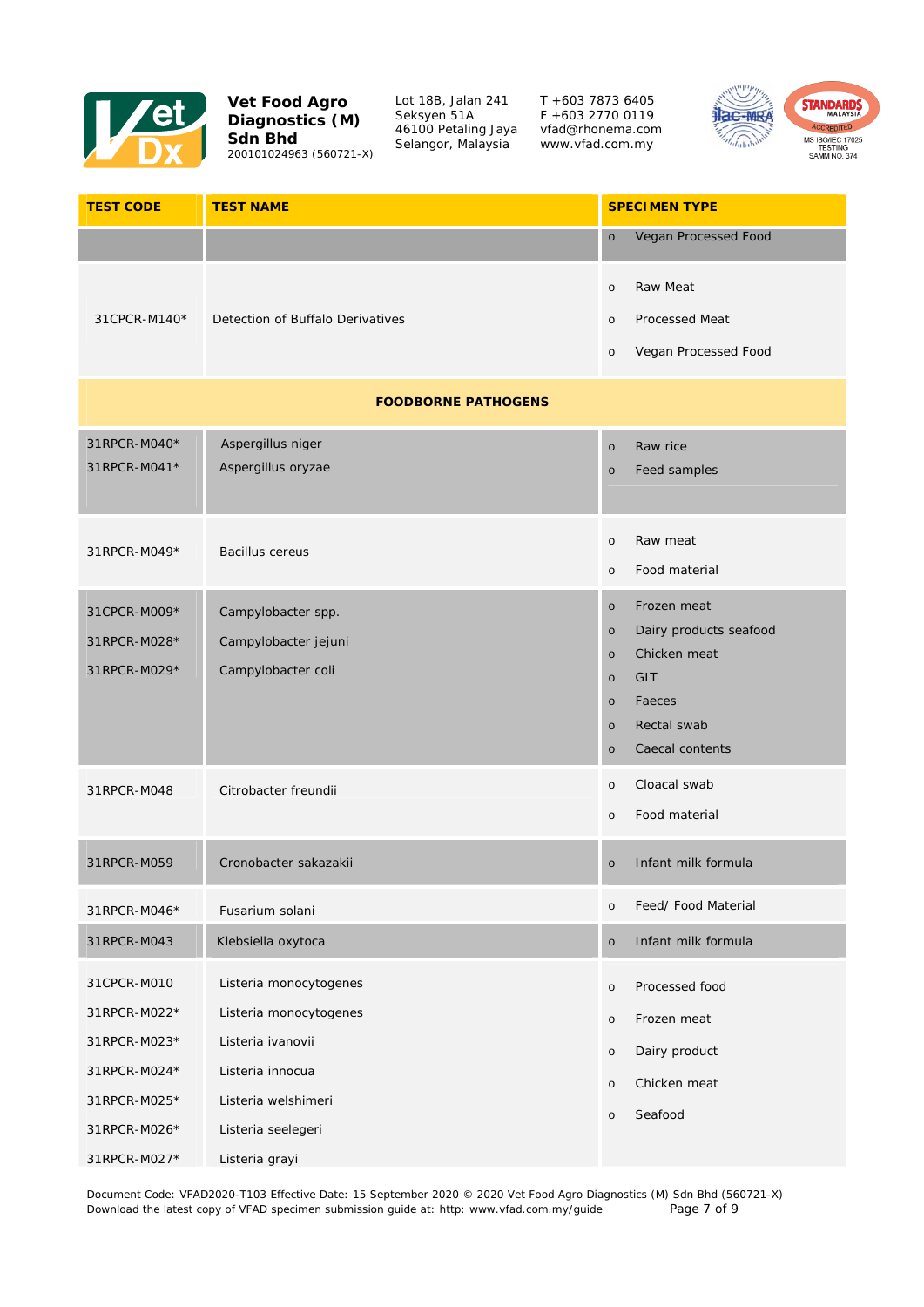

Lot 18B, Jalan 241 Seksyen 51A 46100 Petaling Jaya Selangor, Malaysia

T +603 7873 6405 F +603 2770 0119 vfad@rhonema.com www.vfad.com.my



| <b>TEST CODE</b>            | <b>TEST NAME</b>                                                                                                                       | <b>SPECIMEN TYPE</b>                                                                                                                          |
|-----------------------------|----------------------------------------------------------------------------------------------------------------------------------------|-----------------------------------------------------------------------------------------------------------------------------------------------|
| 31RPCR-M045                 | Pseudomonas aeruginosa                                                                                                                 | <b>Food Material</b><br>$\circ$                                                                                                               |
| 31CPCR-M012                 | Salmonella spp.                                                                                                                        | Cloacal swab<br>$\circ$<br>Environmental swab<br>$\circ$<br>Faecal sample<br>$\circ$<br>Liver<br>$\circ$<br>Yolk<br>$\circ$<br>GIT<br>$\circ$ |
| 31CPCR-M013                 | Staphylococcus aureus                                                                                                                  | Processed food<br>$\circ$<br>Frozen meat/ seafood<br>$\circ$<br>Dairy product<br>$\circ$<br>Chicken meat<br>$\circ$                           |
|                             | <b>WATER QUALITY</b>                                                                                                                   |                                                                                                                                               |
| 31RPCR-M057                 | Legionella pneumophila                                                                                                                 | Water samples<br>$\circ$                                                                                                                      |
|                             | <b>AQUACULTURE</b>                                                                                                                     |                                                                                                                                               |
| 31RPCR-M051                 | Aeromonas hydrophila                                                                                                                   | Aquaculture samples<br>$\circ$                                                                                                                |
| 31CPCR-M072<br>31RPCR-M079* | Infectious Hypodermal and Hematopoietic Necrosis Virus<br>(IHHNV)<br>Infectious Hypodermal and Hematopoietic Necrosis Virus<br>(IHHNV) | Crustaceans<br>$\circ$                                                                                                                        |
| 31CPCR-M070<br>31RPCR-M081* | Monodon Baculovirus (MBV)<br>Monodon Baculovirus (MBV)                                                                                 | Crustaceans<br>$\circ$                                                                                                                        |
| 31CPCR-M069<br>31RPCR-M080* | Taura Syndrome Virus (TSV)<br>Taura Syndrome Virus (TSV)                                                                               | Crustaceans<br>$\circ$                                                                                                                        |
| 31CPCR-M068<br>31RPCR-M078* | White Spot Syndrome Virus (WSSV)<br>White Spot Syndrome Virus (WSSV)                                                                   | Crustaceans<br>$\circ$                                                                                                                        |
| 31CPCR-M071<br>31RPCR-M082* | Yellow Head Virus (YHV)<br>Yellow Head Virus (YHV)                                                                                     | Crustaceans<br>$\circ$                                                                                                                        |
|                             | <b>HALAL VERIFICATION</b>                                                                                                              |                                                                                                                                               |
| 31CPCR-M014<br>31RPCR-M065* | Detection of Porcine Derivatives (Halal Verification)<br>Detection of Porcine Derivatives (Halal Verification)                         | Any food material in solid or<br>$\circ$<br>liquid form                                                                                       |